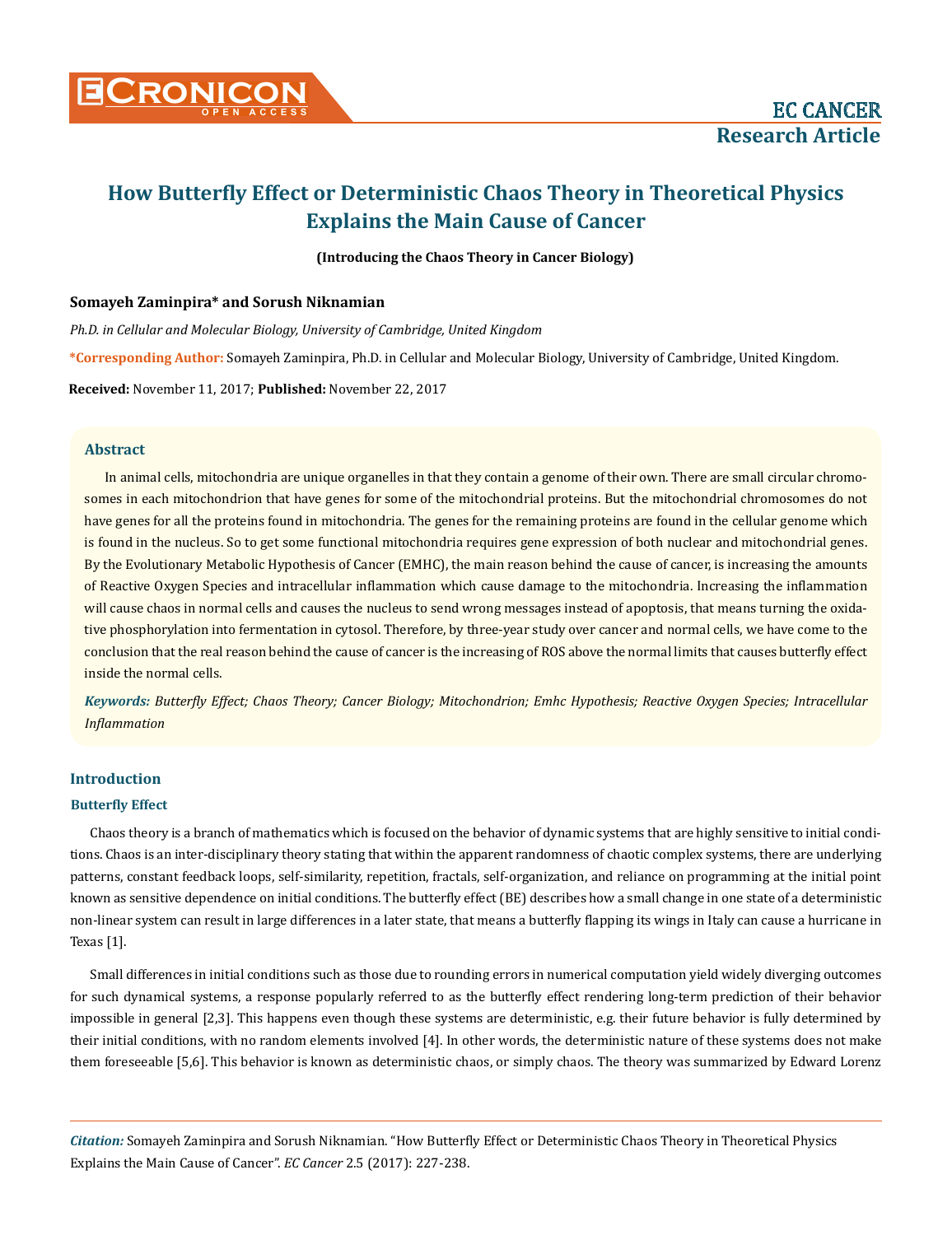as [7]: Chaotic behavior exists in many natural systems, such as weather and climate [8,9]. It also occurs spontaneously in some systems with artificial components, such as road traffic [10]. This behavior can be studied through analysis of a chaotic mathematical model, or through analytical techniques such as recurrence plots and Poincare maps. Chaos theory has applications in several disciplines, including meteorology, anthropology [11,12], sociology, physics [13], environmental science, computer science, engineering, economics, biology, ecology, and philosophy. The theory formed the basis for such fields of study as complex dynamical systems, edge of chaos theory, and self-assembly processes [13].

Nearly for over a hundred years, biologists have been keeping the track of populations of different species with population models. Most models are continuous, but recently scientists have been able to implement chaotic models in certain populations [14]. For instance, a study on models of Canadian lynx showed that there was chaotic behaviors in the population growth [15]. Chaos can also be found in ecological systems, such as hydrology. While a chaotic model for hydrology has its shortcomings, there is still much to learn from looking at the data through the lens of chaos theory [16]. Another biological application is found in cardio-tocography. Fetal surveillance is a delicate balance of obtaining accurate information while being as non-invasive as possible. Better models of warning signs of fetal hypoxia can be reached through chaotic modeling [17,52].

#### **Evolutionary Metabolic Hypothesis of Cancer (EMHC)**

The first living cells on Earth are thought to have arisen more than  $3.5 \times 109$  years ago, when the Earth was not more than about 109 years old. The environment lacked oxygen but was presumably rich in geochemically produced organic molecules, and some of the earliest metabolic pathways for producing ATP may have resembled present-day forms of fermentation. In the process of fermentation, ATP is made by a phosphorylation event that harnesses the energy released when a hydrogen-rich organic molecule, such as glucose, is partly oxidized. The electrons lost from the oxidized organic molecules are transferred via NADH or NADPH to a different organic molecule or to a different part of the same molecule, which thereby becomes more reduced. At the end of the fermentation process, one or more of the organic molecules produced are excreted into the medium as metabolic waste products. Others, such as pyruvate, are retained by the cell for biosynthesis. The excreted end-products are different in different organisms, but they tend to be organic acids. Among the most important of such products in bacterial cells are lactic acid which also accumulates in anaerobic mammalian glycolysis, and formic, acetic, propionic, butyric, and succinic acids [64].

The first cell on the earth before the entrance of the bacteria did contain nucleus and used the fermentation process to produce ATP for its energy. Then an aerobic proteo-bacterium enters the eukaryote either as a prey or a parasite and manages to avoid digestion. It then became an endosymbiont. As we observe, the fermentation process used the glucose or even glutamine to produce ATP, but the aerobic process used the glucose, fat and protein to produce more ATP than the previous one. The symbio-genesis of the mitochondria is based on the natural selection of Charles Darwin. Based on Otto Warburg Hypothesis, in nearly all cancer cells, the mitochondrion is shut down or are defected and the cancer cell do not use its mitochondrion to produce ATP [65]. This process of adaptation is based on Lamarckian Hypothesis of Evolution and the normal cells goes back to the most primitive time of evolution to protect itself from apoptosis and uses the fermentation process like the first living cells 1.5 billion years ago. Therefore, cancer is an evolutionary metabolic disease which uses glucose as the main food to produce ATP and Lactic Acid. The prime cause of cancer is the abundance of Reactive Oxygen Species produced by mitochondria that is a threat to the living normal cell and causes mitochondrial damage mainly in its cristae [66].

## **Nucleus and Mitochondria Connection**

Voltage dependent anion channel (VDAC) was discovered in 1976 and since that time, has been thoroughly studied [53]. It is well known that VDAC transports metabolites across the outer mitochondrial membrane. The simple transport function is indispensable for correct mitochondria functions and, consequently for cell activity, and makes VDAC crucial for a range of cellular processes including ATP rationing, Ca<sup>2+</sup> homeostasis and apoptosis [54]. Recent data obtained for *Saccharomyces cerevisiae* cells used as a model system concern-

*Citation:* Somayeh Zaminpira and Sorush Niknamian. "How Butterfly Effect or Deterministic Chaos Theory in Theoretical Physics Explains the Main Cause of Cancer". *EC Cancer* 2.5 (2017): 227-238.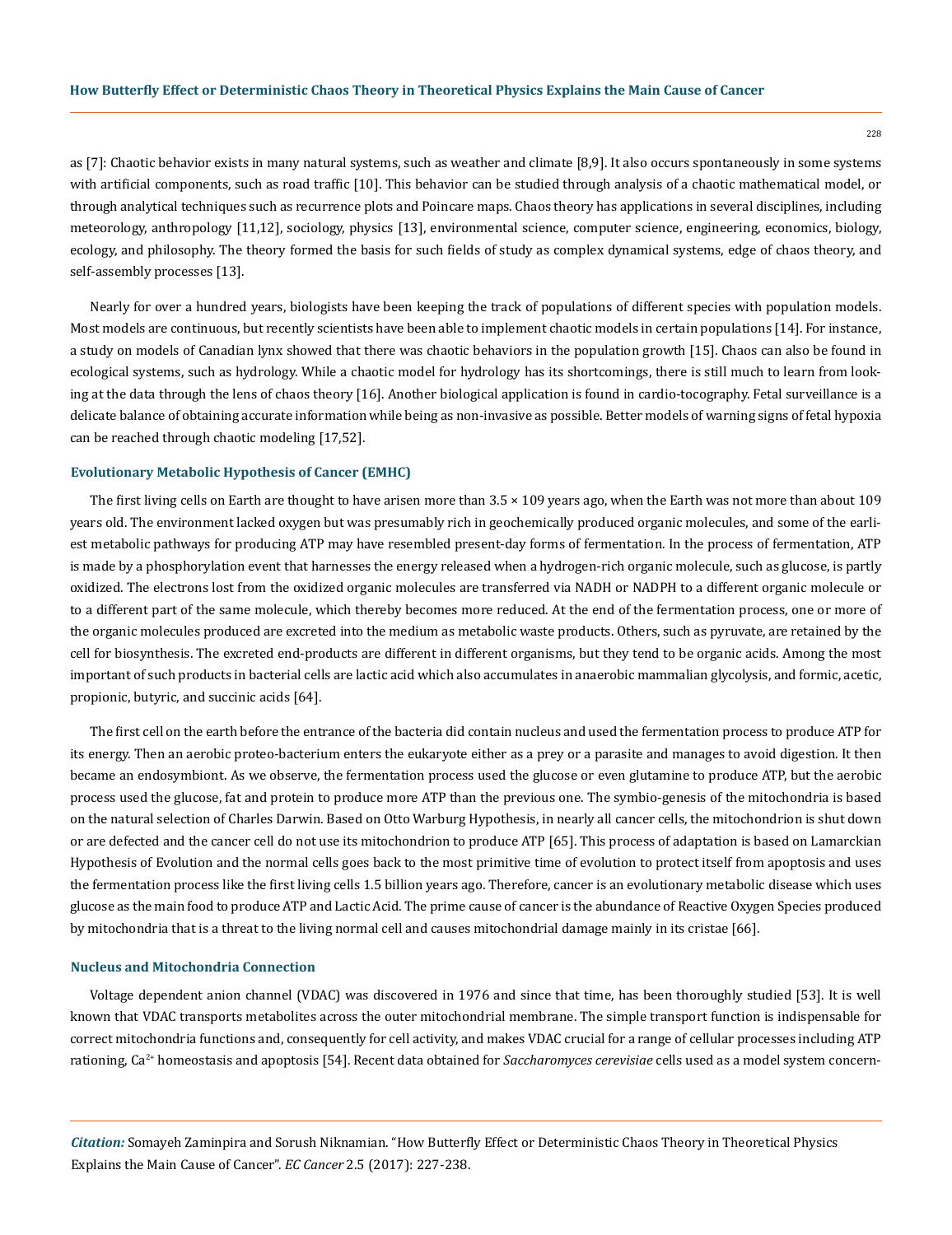ing the putative role of VDAC in communication between mitochondria and the nucleus. The *S. cerevisiae* VDAC isoform known as VDAC1 which is termed YVDAC, mediates the cytosol reduction-oxidation state that contributes to regulation of expression and activity of cellular proteins including proteins that participate in protein import into mitochondria and antioxidant enzymes. At the same time, copper and zinc-containing superoxide dismutase (CuZnSOD) plays an important role in controlling YVDAC activity and expression levels [55]. Therefore; it is proposed that VDAC constitutes an important component of a regulatory mechanism based on the cytosol redox state [63].

#### **Reactive oxygen species**

Reactive oxygen species (ROS) are chemically reactive chemicals containing oxygen. Examples include: peroxides, superoxide, hydroxyl radical, and singlet oxygen [19].

In biology, ROS are formed as a natural by-product of the normal metabolism of oxygen, and have important roles in cell signaling and homeostasis [20]. However; during times of environmental stress that means, UV or heat exposure, ROS levels can increase highly [21]. This may result in significant damage to cell structures. Cumulatively, this is known as oxidative stress. ROS are also generated by exogenous sources such as ionizing radiation [22].



*Figure 1: Free Radical Mechanisms in Tissue Injury. Free radical toxicity induced by xeno-biotics and the subsequent detoxification by cellular enzymes [56].*

*Citation:* Somayeh Zaminpira and Sorush Niknamian. "How Butterfly Effect or Deterministic Chaos Theory in Theoretical Physics Explains the Main Cause of Cancer". *EC Cancer* 2.5 (2017): 227-238.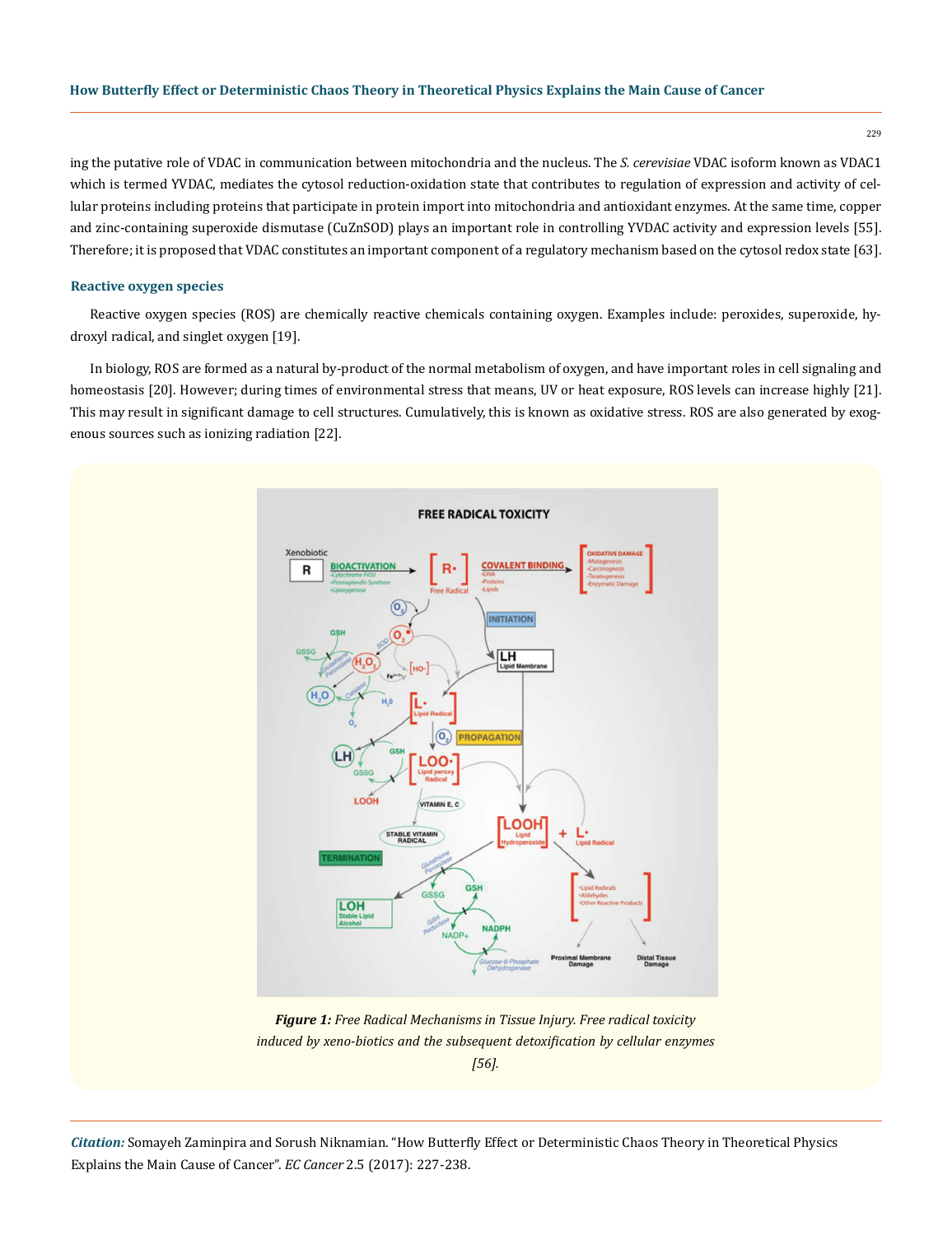#### **Endogenous ROS**

ROS are produced intracellularly through several mechanisms and depending on the cell and tissue types, the major sources being the professional producers of ROS: NADPH oxidase (NOX) complexes in cell membranes, mitochondria, peroxisomes, and endoplasmic reticulum [23]. Mitochondria convert energy into a usable form for the cell, adenosine triphosphate (ATP) [57]. The process in which ATP is produced, called oxidative phosphorylation, includes the transport of protons across the inner mitochondrial membrane by the means of the electron transport chain. In the electron transport chain, electrons are passed through a series of proteins by means of oxidation/ reduction reactions, with each acceptor protein along the chain having a greater reduction potential than the previous. The last destination for an electron through this chain is an oxygen molecule. In normal conditions, the oxygen is reduced to produce water, however; in around 0.1% to 2% of electrons passing through the chain, this number derives from studies in isolated mitochondria, though the exact rate in live organisms is yet to be fully agreed on, oxygen is instead prematurely and incompletely reduced to give the superoxide radical, most well documented for Complex I and Complex III [24]. Superoxide is not particularly reactive by itself, but can inactivate specific enzymes or initiate lipid peroxidation in its protonated form, hydro-peroxyl HO•2. The p $K_{\!{}_a}$  of hydro-peroxyl is 4.8. Therefore; at physiological pH, the majority will exist as superoxide anion [58].

If too much damage is present in mitochondria, a cell goes into apoptosis state or programmed cell death. Bcl-2 proteins are layered on the surface of the mitochondria, detect damage, and activate a class of proteins called Bax, which punch holes in the mitochondrial membrane, causing cytochrome C to leak out [59]. This cytochrome C binds into Apaf-1, or apoptotic protease activating factor-1, which is free-floating in the cell cytoplasm. Using energy from the ATPs in the mitochondrion, the Apaf-1 and cytochrome C bind together to form apoptosomes. The apoptosomes bind into and activate caspase-9, another free-floating protein. The caspase-9 then cleaves the proteins of the mitochondrial membrane, causing it to break down and start a chain reaction of protein denaturation and at last, phagocytosis of the cell [60].

Another type of reactive oxygen species is singlet oxygen, which is produced as a byproduct of photosynthesis in plants for instance. In the presence light and oxygen, photosensitizers like chlorophyll, may convert triplet oxygen to singlet oxygen [25]:

Singlet oxygen is highly reactive, specifically with organic compounds that contain double bonds. The resulting damage caused by singlet oxygen reduces the photosynthetic efficiency of chloroplasts. In plants exposed to excess light, the increased production of singlet oxygen can result in cell death [26]. Several substances like carotenoids and tocopherols, contained in chloroplasts quench singlet oxygen and protect against its toxic behaviors. In addition to direct toxicity, singlet oxygen acts as a signaling molecule [27]. Oxidized products of beta-carotene arising from the presence of singlet oxygen act as second messengers that can either protect against singlet oxygen induced toxicity or cause programmed cell death. Levels of Jasmonate play a key role in the decision between cell acclimation or cell death in response to elevated levels of this reactive oxygen species [28].

## **Materials and Methods**

Effects of Reactive Oxygen Species on cell metabolism are highly documented in a various species. These contain not only roles in apoptosis, but also positive effects such as the induction of host defense genes and mobilization of ion transport systems [29]. This implicates them in control of cellular function. Particularly, platelets involve in wound repair and blood homeostasis release ROS to recruit additional platelets to sites of injuries. These also provide a link to the adaptive immune system by means of the recruitment of leukocytes [30].

Reactive oxygen species are implicated in cellular activity to a variety of inflammatory responses including cardiovascular disease. They may also be involved in hearing impairment by means of cochlear damage induced by elevated sound levels, in ototoxicity of drugs such as cisplatin, and in congenital deafness in both animals and humans. ROS are also implicated in mediation of apoptosis or programmed cell death and ischemic injury. Specific examples include stroke and heart attack [31].

*Citation:* Somayeh Zaminpira and Sorush Niknamian. "How Butterfly Effect or Deterministic Chaos Theory in Theoretical Physics Explains the Main Cause of Cancer". *EC Cancer* 2.5 (2017): 227-238.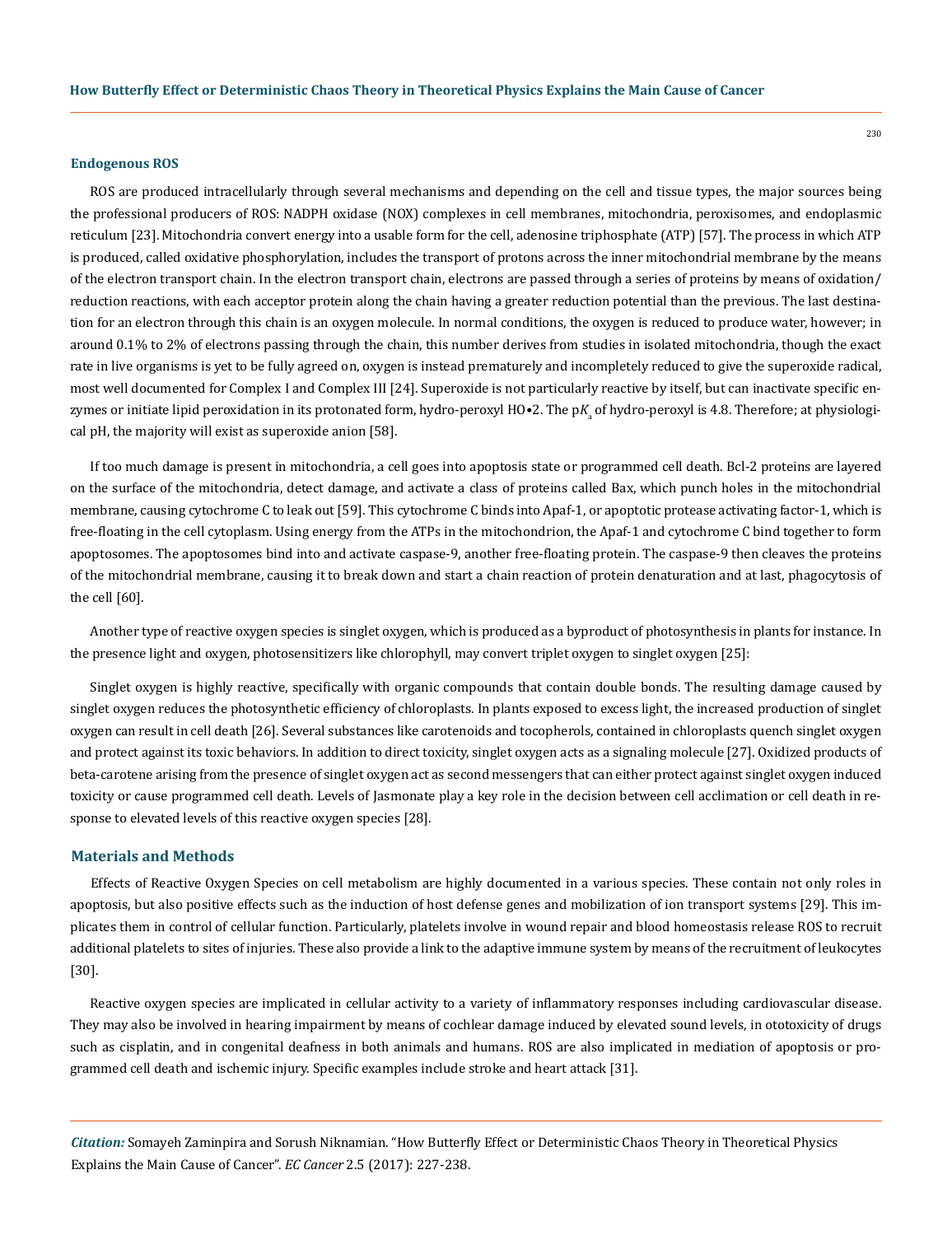In general, harmful effects of ROS on the cell are most often: damage of DNA or RNA, oxidations of polyunsaturated fatty acids in lipids, oxidations of amino acids in proteins, and oxidative deactivation of specific enzymes by oxidation of co-factors [32,40].

#### **Oxidative damage**

In aerobic organisms, the energy needed to fuel the biological functions is produced in the mitochondria by means of the electron transport chain. In addition to energy, reactive oxygen species with the potential to cause cellular damage are produced. ROS can damage lipid, DNA, RNA, and proteins, which theoretically, contributes to the physiology of aging. ROS are produced as a normal byproduct of cellular metabolism. particularly, one main contributor to oxidative damage is hydrogen peroxide (H<sub>2</sub>O<sub>2</sub>), which is converted from superoxide that leaks from the mitochondria. Catalase and superoxide dismutase ameliorate the damaging effects of hydrogen peroxide and superoxide, by converting these compounds into oxygen and hydrogen peroxide which is later converted to water, resulting in the production of benign molecules. However, this conversion is not 100 percent efficient, and residual peroxides persist in the cell. While ROS are produced as a byproduct of normal cellular functioning, excessive amounts can cause deleterious effects [32].

Memory capabilities decline with age, evident in human degenerative diseases such as Alzheimer's disease, which is accompanied by an accumulation of oxidative damage. Current research studies show that the accumulation of ROS can decrease an organism fitness, since oxidative damage is a contributor to senescence. particularly, the accumulation of oxidative damage may lead to cognitive dysfunction, as concluded in a study, in which, old rats were given mitochondrial metabolites and then given cognitive tests. Outcomes demonstrated that the rats performed better after receiving the metabolites, suggesting that the metabolites reduced oxidative damage and improved mitochondrial functioning [33].

Accumulating oxidative damage can then affect the efficiency of mitochondria and further increase the rate of ROS production [34]. The accumulation of oxidative damage and its implications for aging, depends on the special tissue type where the damage is happening. Additional experimental outcomes suggest that oxidative damage is responsible for age-related decrease in brain functioning. Older gerbils were found to have higher levels of oxidized protein in comparison to younger gerbils [40]. Treatment of old and young mice with a spin trapping compound caused a decline in the level of oxidized proteins in older gerbils, but did not have an effect on younger gerbils. Additionally, older gerbils performed cognitive tasks better during treatment, but ceased functional capacity when treatment was discontinued, caused oxidized protein levels to incline. This led researchers to conclude that oxidation of cellular proteins is mainly important for brain functioning [35].

## **Cancer and ROS**

ROS are constantly generated and eliminated in the biological system and are required to drive regulatory pathways. Under normal physiological circumstances, cells control ROS levels by balancing the production of ROS with their elimination by scavenging systems. But under oxidative stress conditions, excessive ROS can damage cellular proteins, lipids and DNA, leading to fatal holes in cells that contribute to carcinogenesis [36].

Cancer cells exhibit greater ROS stress than normal cells, due to oncogenic stimulation, increased metabolic activity and mitochondrial malfunction. ROS is a double-edged sword. On one hand, at low levels, ROS facilitates cancer cell survival since cell-cycle progression driven by growth factors and receptor tyrosine kinases (RTK) require ROS for activation and chronic inflammation, a major mediator of cancer, is regulated by ROS [23]. On the other hand, a high level of ROS can suppress tumor growth through the sustained activation of cell-cycle inhibitor [24,25] and induction of cell death as well as senescence by damaging macromolecules. In fact, most of the chemotherapeutic and radio-therapeutic agents kill cancer cells by augmenting ROS stress [26].

The ability of cancer cells to distinguish between ROS as a survival or apoptotic signal is controlled by the dosage, duration, type, and site of ROS production. Modest levels of ROS are required for cancer cells to survive, whereas excessive levels kill them [27].

*Citation:* Somayeh Zaminpira and Sorush Niknamian. "How Butterfly Effect or Deterministic Chaos Theory in Theoretical Physics Explains the Main Cause of Cancer". *EC Cancer* 2.5 (2017): 227-238.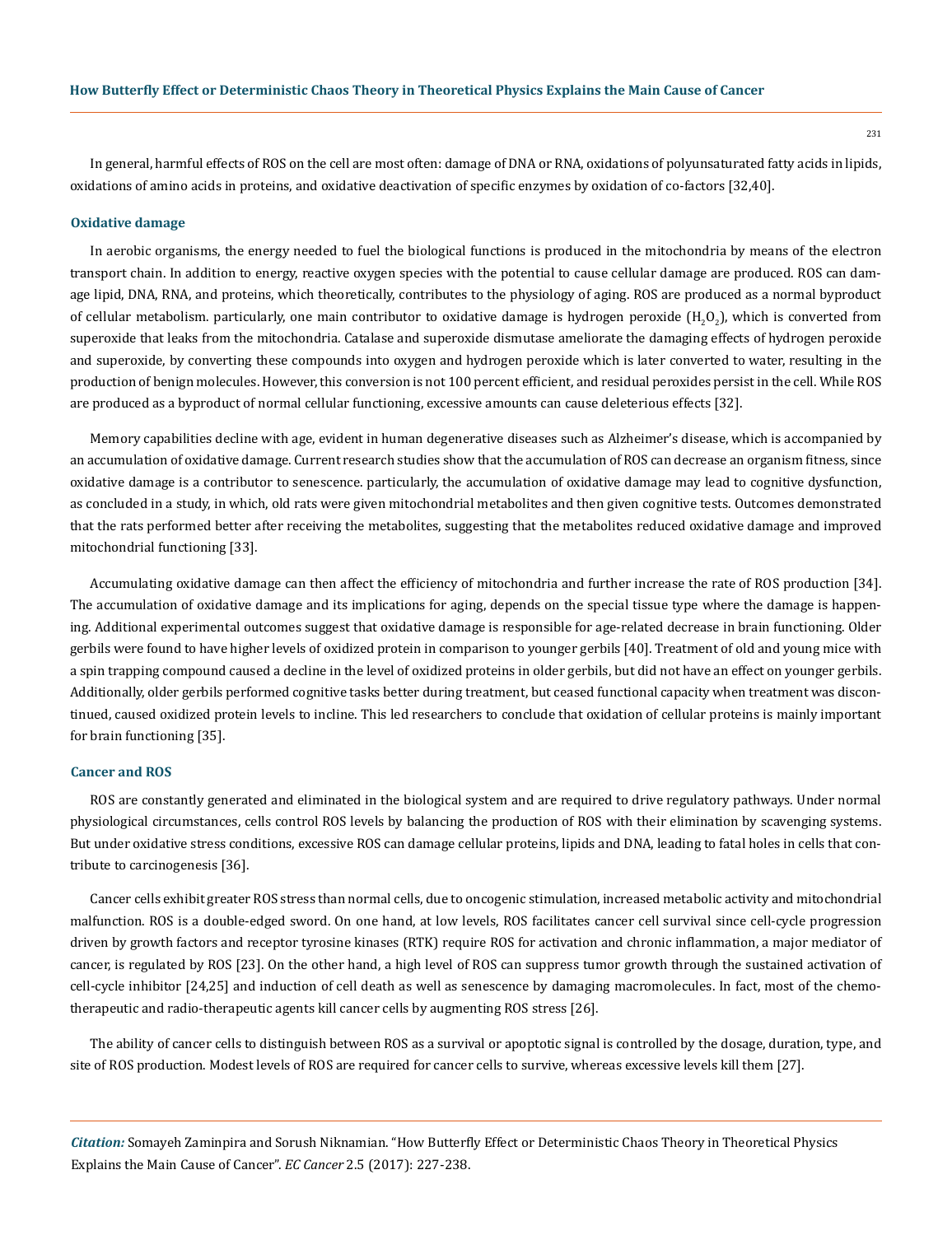Metabolic adaptation in tumors, balances the cells' need for energy with equally important need for macro-molecular building blocks and tighter control of redox balance. Therefore, production of NADPH is greatly enhanced, which functions as a co-factor to provide reducing power in many enzymatic reactions for macromolecular biosynthesis and at the same time rescuing the cells from excessive ROS produced during rapid proliferation. Cells counterbalance the detrimental effects of ROS by producing antioxidant molecules, such as reduced glutathione (GSH) and Thioredoxin (TRX), which depend on the reducing power of NADPH to maintain their activities [28].

Most risk factors associated with cancer interact with cells through the generation of ROS. Reactive Oxygen Species then activate several and various transcription factors such as nuclear factor kappa-light-chain-enhancer of activated B cells, activator protein-1 (AP-1), hypoxia-inducible factor-1α and signal transducer and activator of transcription 3, leading to the expression of proteins that control inflammations, cellular transformation, tumor cell survival, tumor cell proliferation and invasion, agio-genesis and metastasis as well. ROS also control the expression of various tumor suppressor genes like p53, retinoblastoma gene (Rb), and phosphatase and tensin homolog [36].

#### **Carcinogenesis and ROS**

ROS-related oxidation of DNA is one of the prime causes of mutations, which can produce several types of DNA damage, including non-bulky (8-oxoguanine and formamido-pyrimidine) and bulky base modifications, abased sites, nonconventional single strand breaks, protein-DNA adducts, and intra-interstrand DNA crosslinks [37]. It has been estimated that endogenous ROS produced by means of the normal cell metabolism, modify approximately 20000 bases of DNA in one day in a single cell. 8-oxoguanine is the most abundant among various oxidized nitrogenous bases observed. During DNA replication, DNA polymerase impairs 8-oxoguanine with adenine, leading to a G→T trans-version mutation. The resulting genomic instability directly contributes to carcinogenesis. Cellular transformation leads to cancer and interaction of atypical PKC-ζ isoform with p47phox controls ROS production and transformation from apoptotic cancer stem cells through blebbishield emergency program [38,39].

## **Cell proliferation**

Uncontrolled proliferation, is a hallmark of cancer cells. Both exogenous and endogenous ROS have been shown to enhance proliferation of cancer cells. The role of ROS in promoting tumor proliferation is as well supported by the observation that agents with potential to inhibit ROS generation can also inhibit cancer cell proliferation [40]. Although ROS can promote tumor cell proliferation, a great increase in ROS has been associated with reduced cancer cell proliferation by induction of G2/M cell cycle arrest, increased phosphorylation of ataxia telangiectasia mutated, checkpoint kinase 1 and 2 (Chk-1, Chk-2), and reduced cell division cycle 25 homolog c (CDC25) [41].

### **Cell death and ROS**

A cancer cell can be terminated in three ways. Apoptosis, necrosis and autophagy. Excessive ROS can induce apoptosis through both the extrinsic and intrinsic pathways [42]. In the extrinsic pathway of apoptosis, ROS are generated by Fas ligand as an up-stream event for Fas activation by means of phosphorylation, that is necessary for subsequent recruitment of Fas-associated protein with death domain and caspase 8 and apoptosis induction as well [29]. In the intrinsic pathway, ROS acts to facilitate cytochrome c release by activating pore stabilizing proteins Bcl-2 and Bcl-xL and inhibiting pore-destabilizing proteins Bcl-2-associated X protein, Bcl-2 homologous antagonistkiller as well [35].

The intrinsic pathway is also known as the caspase cascade and is induced through mitochondrial damage which triggers the release of cytochrome c. DNA damage, oxidative stress, and loss of mitochondrial membrane potential lead to the release of the pro-apoptotic proteins mentioned above stimulating apoptosis [36]. Mitochondrial damage is closely linked to apoptosis and since mitochondria are easily targeted there is potential for cancer therapy [37].

The cytotoxic nature of ROS is a driving force behind apoptosis, however; in higher amounts, ROS can result in apoptosis and necrosis which is a form of uncontrolled cell death in cancer cells [43]. Many research studies have shown the associations between ROS levels and

*Citation:* Somayeh Zaminpira and Sorush Niknamian. "How Butterfly Effect or Deterministic Chaos Theory in Theoretical Physics Explains the Main Cause of Cancer". *EC Cancer* 2.5 (2017): 227-238.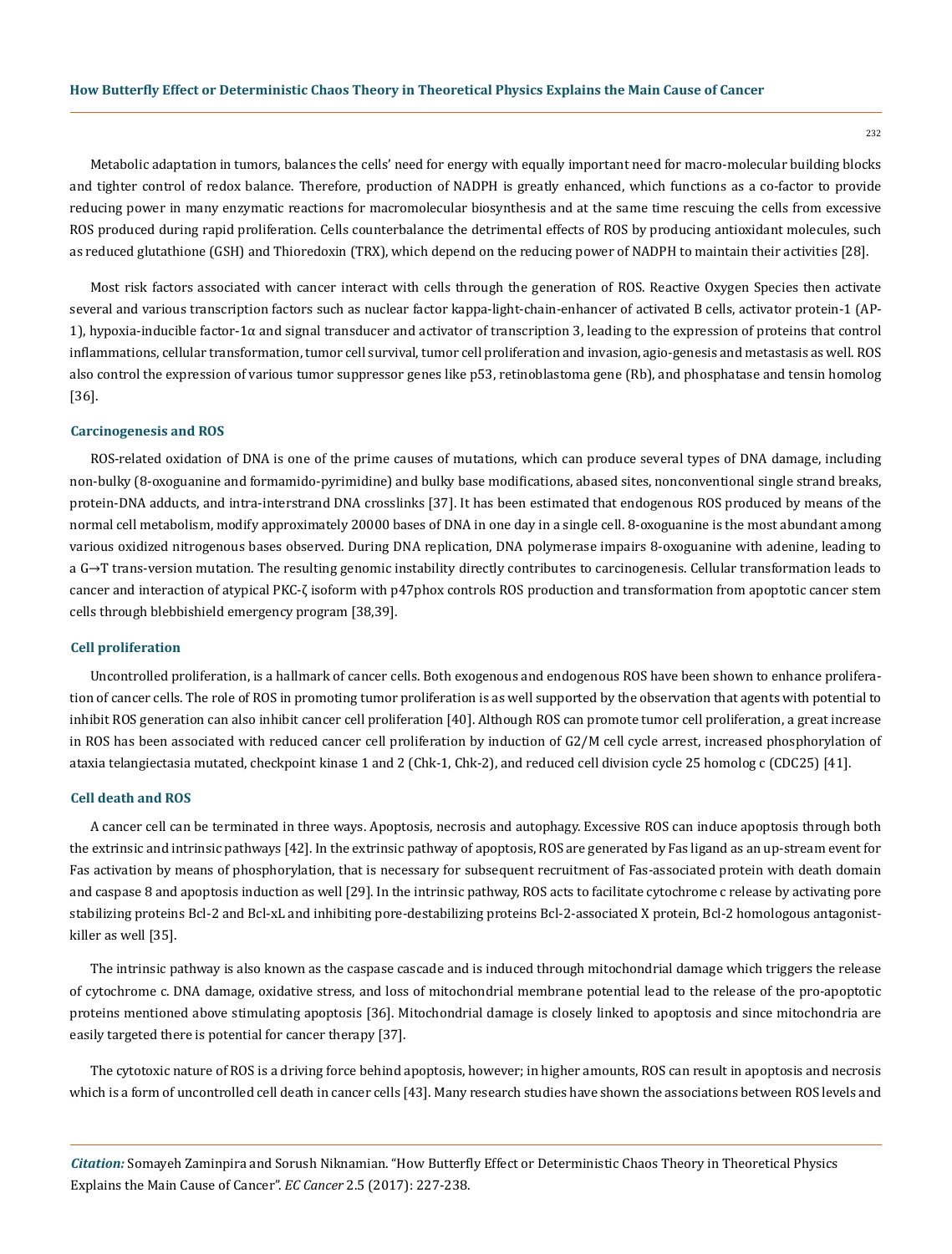apoptosis, but a newer line of researches outcomes has connected ROS levels and autophagy [44]. ROS can also induce apoptosis through autophagy, that is a self-catabolic process involving sequestration of cytoplasmic contents for degradation in lysosomes [40]. Therefore, autophagy can also regulate the cell's health in times of oxidative stress. Autophagy can be induced by ROS levels through many different pathways in the cell in an attempt to dispose of harmful organelles and prevent damage, such as carcinogens, without inducing apoptosis [45]. Autophagic cell death can be forced by the over-expression of autophagy where the cell digests too much of itself in an attempt to minimize the damage and can no longer survive. When this type of cell death occurs, an increase or loss of control of autophagy regulating genes is commonly co-observed [46].

Therefore; more complete understanding of autophagic cell death is attained and its relation to ROS, this form of programmed cell death may serve as a future cancer therapy. Autophagy and apoptosis are two different cell death mechanisms brought on by high levels of ROS in the cells, thus, autophagy and apoptosis poorly act through strictly independent pathways. There is a clear connection between ROS and autophagy and a co-relation seen between excessive amounts of ROS leading to apoptosis [47].

The depolarization of the mitochondrial membrane is also characteristic of the initiation of autophagy. When mitochondria are damaged and begin to release ROS, autophagy is initiated to dispose of the damaging organelle. If a drug targets mitochondria and creates ROS, autophagy may dispose of so many mitochondria and other damaged organelles that the cell is no longer viable. The extensive amount of ROS and mitochondrial damage may also signal for apoptosis. The balance of autophagy within the cell and the crosstalk between autophagy and apoptosis mediated by ROS is crucial for a cell's survival. This crosstalk and connection between autophagy and apoptosis could be a mechanism targeted by cancer therapies or used in combination therapies for highly resistant cancers [61].

## **Chronic inflammation and cancer**

Experimental and epidemiologic research over the past several years has indicated close associations among ROS, chronic inflammation, and cancer [48]. ROS induces chronic inflammation by the induction of COX-2, inflammatory cytokines (TNFα, interleukin 1 (IL-1), IL-6), chemokines (IL-8, CXCR4) and pro-inflammatory transcription factors (NF-κB). These chemokines and chemokine receptors, in turn, promote invasion and metastasis of various tumor types [49].

Both ROS-elevating and ROS-eliminating strategies have been developed with the former being predominantly used. Cancer cells with elevated ROS levels depend heavily on the antioxidant defense system. ROS-elevating drugs further increase cellular ROS stress level, either by direct ROS-generation (e.g. motexafin gadolinium, elesclomol) or by agents that abrogate the inherent antioxidant system such as SOD inhibitor (e.g. ATN-224, 2-methoxyestradiol) and GSH inhibitor (e.g. PEITC, buthionine sulfoximine (BSO)). The result is an overall increase in endogenous ROS, which when above a cellular tolerability threshold, may induce cell death [44,45]. On the other hand, normal cells appear to have, under lower basal stress and reserve, a higher capacity to cope with additional ROS-generating insults than cancer cells do. Therefore, the elevation of ROS in all cells can be used to achieve the selective killing of cancer cells [46].

Radiotherapy also relies on ROS toxicity to eradicate tumor cells. Radiotherapy uses X-rays, γ-rays as well as heavy particle radiation such as protons and neutrons to induce ROS-mediated cell death and mitotic failure [29].

Due to the dual role of ROS, both pro-oxidant and antioxidant-based anticancer agents have been developed. However, modulation of ROS signaling alone seems not to be an ideal approach due to adaptation of cancer cells to ROS stress, redundant pathways for supporting cancer growth and toxicity from ROS-generating anticancer drugs. Combinations of ROS-generating drugs with pharmaceuticals that can break the redox adaptation could be a better strategy for enhancing cancer cell cytotoxicity [50].

James Watson and others have proposed that lack of intracellular ROS due to a lack of physical exercise may contribute to the malignant progression of cancer, because spikes of ROS are needed to correctly fold proteins in the endoplasmic reticulum and low ROS levels may thus specifically hamper the formation of tumor suppressor proteins [53]. Since physical exercise induces temporary spikes of ROS,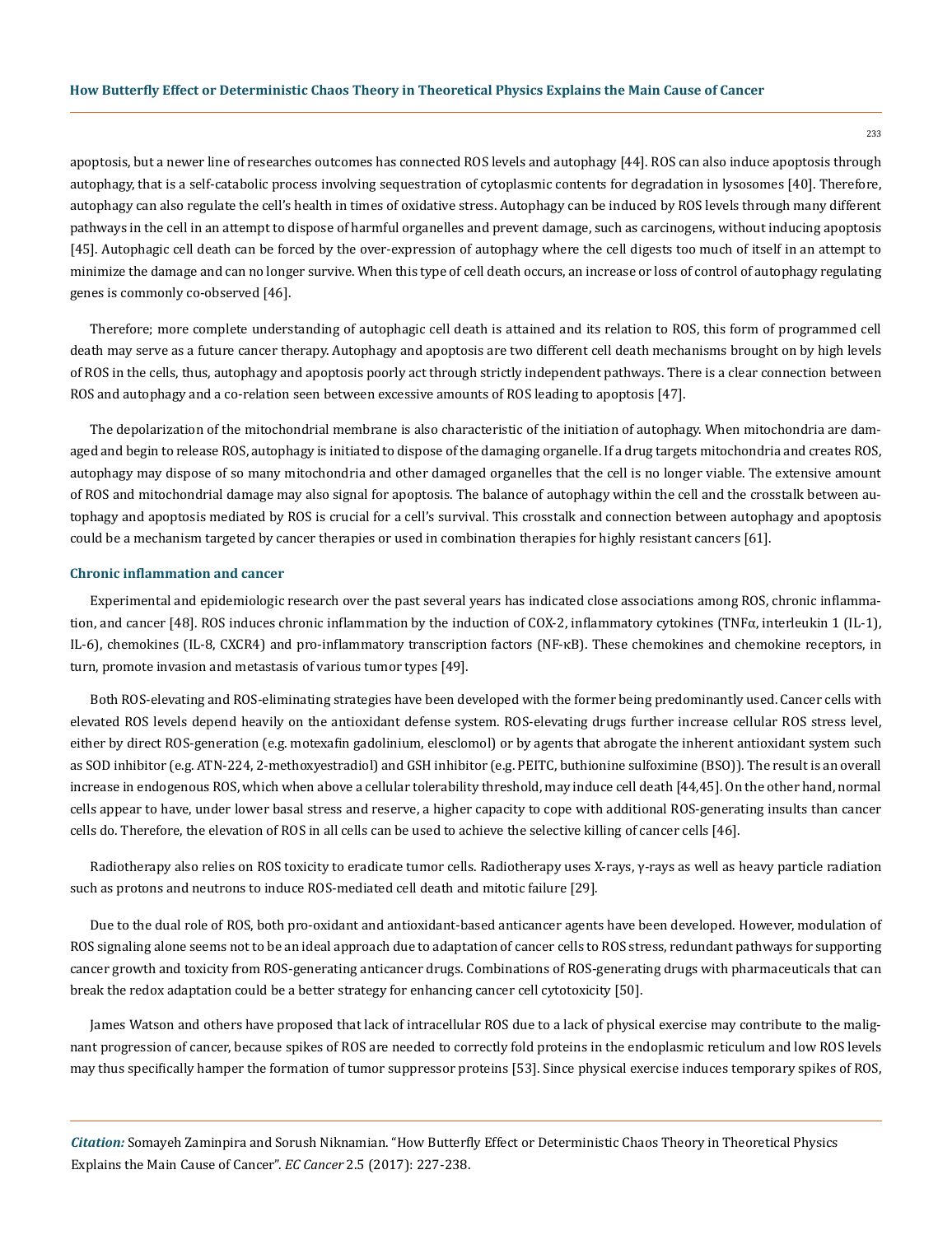this may explain why physical exercise is beneficial for cancer patient prognosis [52]. Moreover, high inducers of ROS such as 2-deoxy-Dglucose and carbohydrate-based inducers of cellular stress induce cancer cell death more potently because they exploit cancer cell high avidity for sugars [51].

#### **Relation Between Cancer and Chaos Theory**

In animal cells, mitochondria are unique organelles in that they contain a genome of their own. There are small circular chromosomes in each mitochondrion that have genes for some of the mitochondrial proteins. But the mitochondrial chromosomes do not have genes for all the proteins found in mitochondria. The genes for the remaining proteins are found in the cellular genome which is found in the nucleus. So to get some functional mitochondria requires gene expression of both nuclear and mitochondrial genes. The human mitochondrial genome is a small circular DNA molecule 16,568 bp in length containing 37 genes [56].

Twenty-four of the genes specify RNA molecules involved in protein synthesis while the remaining 13 encode proteins required for the biochemical reactions that make up respiration. The remaining mitochondrial OXPHOS proteins, the metabolic enzymes, the DNA and RNA polymerases, the ribosomal proteins and the mtDNA regulatory factors are all encoded by nuclear genes, synthesized in the cytosol and then imported into the organelle. There is coordination of both nuclear and mitochondrial genes during mitochondrial function and biogenesis [62].

The main cause of cancer is the damage to the mitochondria in normal cells. Nearly all cancer cells contain damaged mitochondria and the real reason behind this is increasing inflammation or Reactive Oxygen Species produced by each mitochondrion. Increasing the ROS in a cell can cause damage to the mitochondrion DNA and also Nucleus DNA, but another reason behind turning the normal cell into cancer cell is the chaos caused by the increasing of ROS. These chaos causes some abnormal messaging between the DNA of the nucleus to stop the apoptosis and turning the oxidative phosphorylation to the fermentation in cytosol. Normally by damaging to the mitochondria, the cell should go to apoptosis estate, however; the nucleus sends wrong messages to stop the apoptosis and do fermentation process to survive the cell. Even some normal left mitochondria would be shut down and stop the oxidative phosphorylation. This is the main and the real reason why increasing intracellular inflammation can cause cancer [Somayeh Zaminpira, Sorush Niknamian, ECRONICON, 2017].

## **Conclusion**

The prime cause of cancer is the damage to the mitochondria in normal cells. Nearly all cancer cells contain damaged mitochondria and the basic reason behind this, is increasing the intracellular inflammation or basically the incline in Reactive Oxygen Species (ROS) produced by each mitochondrion in oxidative phosphorylation. Increasing the ROS in a cell can cause damage to the DNA of the mitochondrion and also Nucleus DNA, but another reason behind turning the normal cell into cancer cell is the chaos caused by the increasing of inflammation inside each cell and increasing the intracellular ROS. These chaos causes some abnormal messaging between the DNA of the nucleus to stop the apoptosis and turning the oxidative phosphorylation to the fermentation in cytosol. Normally by damaging to the mitochondria, the cell should apoptosis. however; the nucleus sends wrong messages to stop the apoptosis and do fermentation process in cytosol to survive the cell. Even some normal left mitochondria would be shut down and stop the oxidative phosphorylation. This is the main and the real reason how increasing intracellular inflammation can cause cancer. This research introduces the butterfly effect inside the normal cells is the basic reason behind the cause of cancer.

## **Acknowledgement**

We would like to thank specifically to the VIOLET CANCER INSTITUTE (VCI) where these experiments have taken place.

## **Bibliography**

- 1. [Boeing "Chaos Theory and the Logistic Map" \(2015\).](http://geoffboeing.com/2015/03/chaos-theory-logistic-map/)
- 2. [Kellert Stephen H. "In the Wake of Chaos: Unpredictable Order in Dynamical Systems".](http://press.uchicago.edu/ucp/books/book/chicago/I/bo3645742.html) *University of Chicago Press*. (1993): 32.

*Citation:* Somayeh Zaminpira and Sorush Niknamian. "How Butterfly Effect or Deterministic Chaos Theory in Theoretical Physics Explains the Main Cause of Cancer". *EC Cancer* 2.5 (2017): 227-238.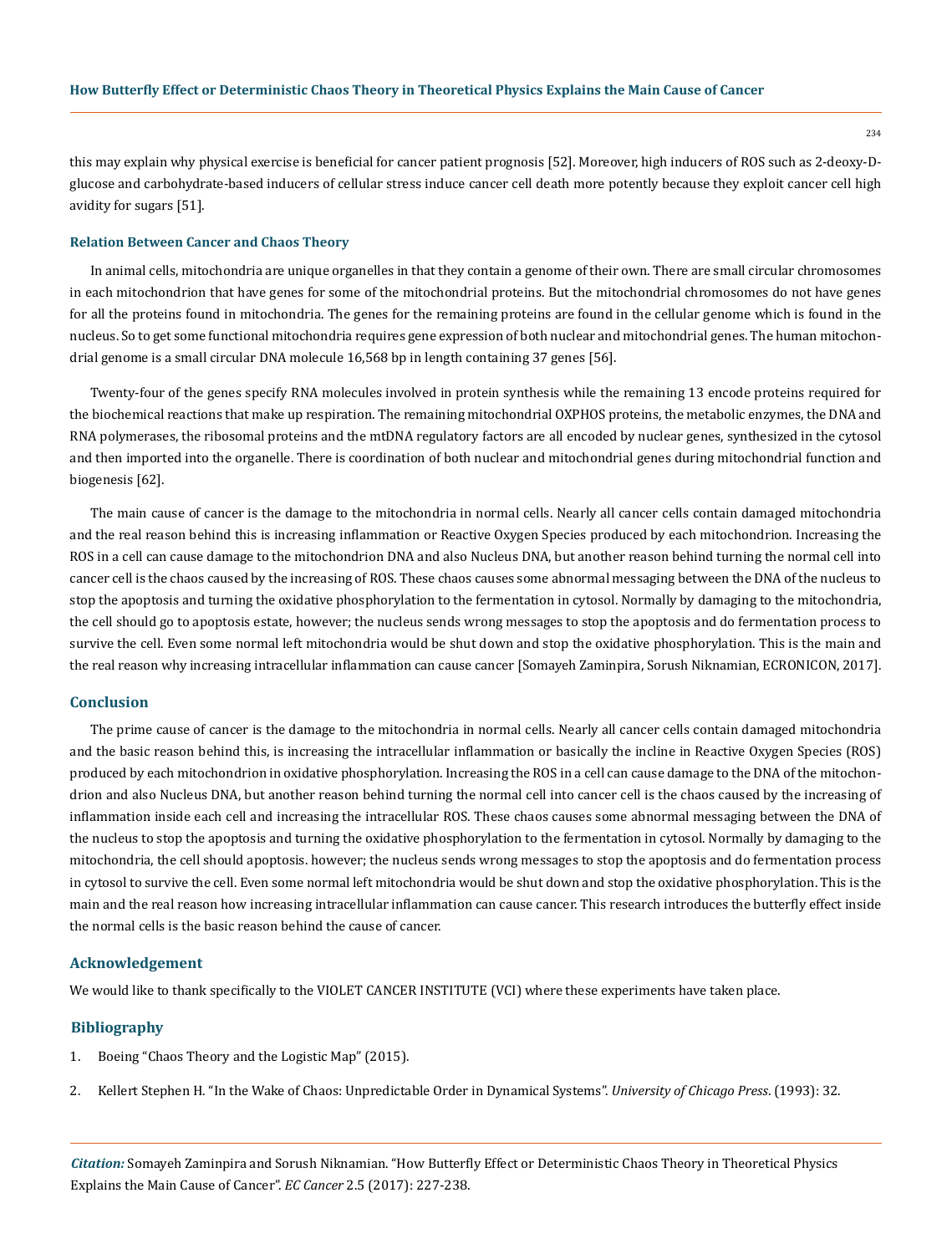## **How Butterfly Effect or Deterministic Chaos Theory in Theoretical Physics Explains the Main Cause of Cancer**

- 3. [Boeing G. "Visual Analysis of Nonlinear Dynamical Systems: Chaos, Fractals, Self-Similarity and the Limits of Prediction".](http://www.mdpi.com/2079-8954/4/4/37/htm) *Systems* 4.4 [\(2016\): 37.](http://www.mdpi.com/2079-8954/4/4/37/htm)
- 4. Kellert Stephen H. "In the Wake of Chaos: Unpredictable Order in Dynamical Systems". University of Chicago Press (1993): 56.
- 5. Kellert Stephen H. "In the Wake of Chaos: Unpredictable Order in Dynamical Systems". University of Chicago Press (1993): 62.
- 6. [Werndl Charlotte "What are the New Implications of Chaos for Unpredictability?".](https://arxiv.org/abs/1310.1576) *The British Journal for the Philosophy of Science* [60.1 \(2009\): 195-220.](https://arxiv.org/abs/1310.1576)
- 7. [Danforth Christopher M. "Chaos in an Atmosphere Hanging on a Wall".](http://mpe.dimacs.rutgers.edu/2013/03/17/chaos-in-an-atmosphere-hanging-on-a-wall/) *Mathematics of Planet Earth* (2013).
- 8. [Lorenz Edward N. "Deterministic non-periodic flow".](http://journals.ametsoc.org/doi/pdf/10.1175/1520-0469%281963%29020%3C0130%3ADNF%3E2.0.CO%3B2) *Journal of the Atmospheric Sciences* 20.2 (1963): 130-141.
- 9. [Ivancevic Vladimir G and Tijana T Ivancevic. "Complex nonlinearity: chaos, phase transitions, topology change, and path integrals".](http://www.springer.com/gp/book/9783540793564)  [Complex Nonlinearity \(2008\).](http://www.springer.com/gp/book/9783540793564)
- 10. Safonov Leonid A., *et al.* ["Multifractal chaotic attractors in a system of delay-differential equations modeling road traffic".](http://aip.scitation.org/doi/abs/10.1063/1.1507903) *Chaos: An [Interdisciplinary Journal of Nonlinear Science](http://aip.scitation.org/doi/abs/10.1063/1.1507903)* 12.4 (2002): 1006.
- 11. [Mosko M S and Damon F H. "On the order of chaos. Social anthropology and the science of chaos".](http://trove.nla.gov.au/work/9767449?q&versionId=11339148) *Oxford: Berghahn Books (2005).*
- 12. [Trnka R and Lorencova R. "Quantum anthropology: Man, cultures, and groups in a quantum perspective".](https://papers.ssrn.com/sol3/papers.cfm?abstract_id=2862246) *Prague: Charles University [Karolinum Press](https://papers.ssrn.com/sol3/papers.cfm?abstract_id=2862246)* (2016).
- 13. Hubler A. "Adaptive control of chaotic systems". Swiss Physical Society. *Helvetica Physica Acta* 62 (1989): 339-342.
- 14. Hayyan M., *et al.* ["Superoxide Ion: Generation and Chemical Implications".](http://pubs.acs.org/doi/abs/10.1021/acs.chemrev.5b00407) *Chemical Reviews* 116.5 (2016): 3029-3085.
- 15. Devasagayam T., *et al.* ["Free Radicals and Antioxidants in Human Health: Current Status and Future Prospects".](https://www.ncbi.nlm.nih.gov/pubmed/15909857) *Journal of Association [of Physicians of India \(JAPI\)](https://www.ncbi.nlm.nih.gov/pubmed/15909857)* 52 (2004): 796.
- 16. Sosa Torres ME., *et al.* "Chapter 1, Section 3 The dark side of dioxygen". In Kroneck PM, Torres ME. Sustaining Life on Planet Earth: Metalloenzymes Mastering Dioxygen and Other Chewy Gases. Metal Ions in Life Sciences 15 (2015): 1-12.
- 17. [Turrens JF. "Mitochondrial formation of reactive oxygen species".](https://www.ncbi.nlm.nih.gov/pubmed/14561818) *Journal of Physiology* 552.2 (2003): 335-344.
- 18. [Muller F "The nature and mechanism of superoxide production by the electron transport chain: Its relevance to aging".](https://www.ncbi.nlm.nih.gov/pmc/articles/PMC3455268/) *Journal of the [American Aging Association](https://www.ncbi.nlm.nih.gov/pmc/articles/PMC3455268/)* 23.4 (2000): 227-253.
- 19. Han D., *et al.* ["Mitochondrial respiratory chain-dependent generation of superoxide anion and its release into the intermembrane](https://www.ncbi.nlm.nih.gov/pmc/articles/PMC1221585/)  space". *[The Biochemical Journal](https://www.ncbi.nlm.nih.gov/pmc/articles/PMC1221585/)* 353.2 (2001): 411-416.
- 20. Li X., *et al.* ["Targeting mitochondrial reactive oxygen species as novel therapy for inflammatory diseases and cancers".](https://www.ncbi.nlm.nih.gov/pubmed/23442817) *Journal of He[matology and Oncology](https://www.ncbi.nlm.nih.gov/pubmed/23442817)* 6.19 (2013): 19.
- 21. [Laloi C and Havaux M. "Key players of singlet oxygen-induced cell death in plants".](https://www.ncbi.nlm.nih.gov/pubmed/25699067) *Frontiers in Plant Science* 6 (2015): 39.
- 22. [Rada B and Leto TL "Oxidative innate immune defenses by Nox/Duox family NADPH oxidases"](https://www.ncbi.nlm.nih.gov/pubmed/18511861) *Contributions to Microbiology* 15 [\(2008\): 164-187.](https://www.ncbi.nlm.nih.gov/pubmed/18511861)
- 23. Conner GE., *et al.* ["Lactoperoxidase and hydrogen peroxide metabolism in the airway".](https://www.ncbi.nlm.nih.gov/pubmed/12471090) *American Journal of Respiratory and Critical Care Medicine* [166 \(2002\): S57-S61.](https://www.ncbi.nlm.nih.gov/pubmed/12471090)

*Citation:* Somayeh Zaminpira and Sorush Niknamian. "How Butterfly Effect or Deterministic Chaos Theory in Theoretical Physics Explains the Main Cause of Cancer". *EC Cancer* 2.5 (2017): 227-238.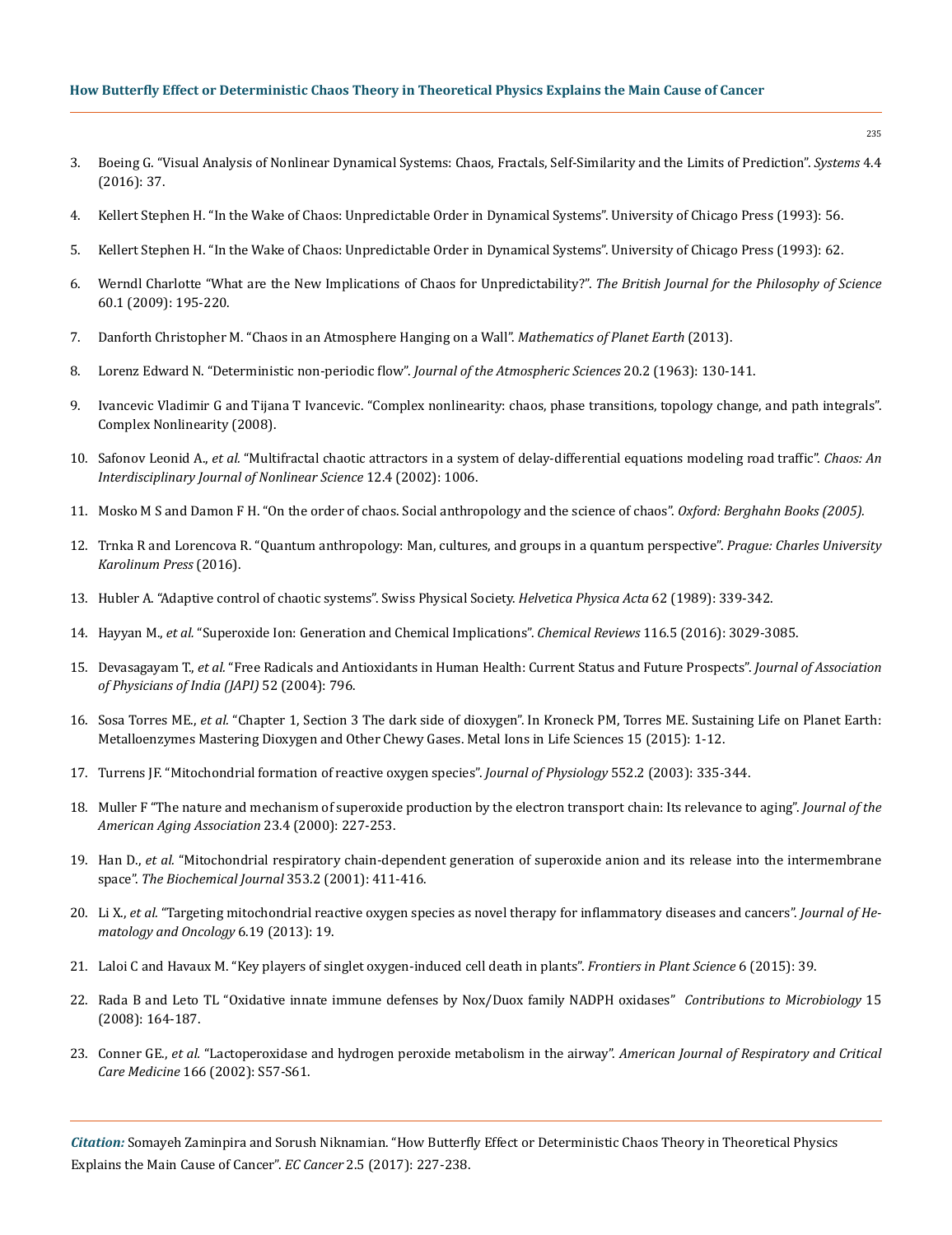- 24. Brooker RJ. "Genetics: analysis and principles (4th edition)". *McGraw-Hill Science* (2011).
- 25. [West AP., et al. "Mitochondria in innate immune responses".](https://www.nature.com/articles/nri2975) *Nature Reviews Immunology* 11 (2011): 389-402.
- 26. Kim HJ., *et al.* ["Reactive oxygen species induce antiviral innate immune response through IFN-λ regulation in human nasal epithelial](https://www.ncbi.nlm.nih.gov/pubmed/23786562)  cells". *[American Journal of Respiratory Cell and Molecular Biology](https://www.ncbi.nlm.nih.gov/pubmed/23786562)* 49.5 (2013): 855-865.
- 27. Deffert C., *et al.* ["Phagocyte NADPH oxidase, chronic granulomatous disease and mycobacterial infections".](https://www.ncbi.nlm.nih.gov/pubmed/24916152) *Cellular Microbiology* 16.8 [\(2014\): 1168-1178.](https://www.ncbi.nlm.nih.gov/pubmed/24916152)
- 28. Belikov Aleksey V., *et al.* ["T cells and reactive oxygen species".](https://www.ncbi.nlm.nih.gov/pmc/articles/PMC4608155/) *Journal of Biomedical Science* 22 (2015): 85.
- 29. Patel RP., *et al.* "The biochemistry of nitric oxide and peroxynitrite: implications for mitochondrial function". In Packer L, Cadenas E. Understanding the process of aging: the roles of mitochondria, free radicals, and antioxidants. New York, NY: Marcel Dekker (1999): 39-56.
- 30. [Liu J., et al. "Memory loss in old rats is associated with brain mitochondrial decay and RNA/DNA oxidation: partial reversal by feeding](http://www.pnas.org/content/99/4/2356.full.pdf) acetyl-L-carnitine and/or R-alpha -lipoic acid". *[Proceedings of the National Academy of Sciences of the United States of America](http://www.pnas.org/content/99/4/2356.full.pdf)* 99.4 [\(2002\): 2356-2361.](http://www.pnas.org/content/99/4/2356.full.pdf)
- 31. [Stadtman ER. "Protein oxidation and aging".](https://www.ncbi.nlm.nih.gov/pubmed/1355616) *Science* 257.5074 (1992): 1220-1224.
- 32. Carney JM., *et al.* ["Reversal of age-related increase in brain protein oxidation, decrease in enzyme activity, and loss in temporal and](https://www.ncbi.nlm.nih.gov/pubmed/1673789)  [spatial memory by chronic administration of the spin-trapping compound N-tert-butyl-alpha-phenylnitrone".](https://www.ncbi.nlm.nih.gov/pubmed/1673789) *Proceedings of the Na[tional Academy of Sciences of the United States of America](https://www.ncbi.nlm.nih.gov/pubmed/1673789)* 88.9 (1991): 3633-3636.
- 33. [Van Raamsdonk JM and Hekimi S. "Deletion of the mitochondrial superoxide dismutase sod-2 extends lifespan in Caenorhabditis](http://journals.plos.org/plosgenetics/article?id=10.1371/journal.pgen.1000361) elegans". *PLoS Genetics* [5.2 \(2009\): e1000361.](http://journals.plos.org/plosgenetics/article?id=10.1371/journal.pgen.1000361)
- 34. Muller FL., *et al.* "Trends in oxidative aging theories". *[Free Radical Biology and Medicine](https://www.ncbi.nlm.nih.gov/pubmed/17640558)* 43.4 (2007): 477-503.
- 35. [Dickinson BC and Chang CJ "Chemistry and biology of reactive oxygen species in signaling or stress responses".](https://www.ncbi.nlm.nih.gov/pubmed/21769097) *Nature Chemical Biology* [7.8 \(2011\): 504-511.](https://www.ncbi.nlm.nih.gov/pubmed/21769097)
- 36. Irani K., *et al.* ["Mitogenic signaling mediated by oxidants in Ras-transformed fibroblasts".](https://www.ncbi.nlm.nih.gov/pubmed/9054359) *Science* 275.5306 (1997): 1649-1652.
- 37. [Ramsey MR and Sharpless NE. "ROS as a tumour suppressor?".](https://www.nature.com/articles/ncb1106-1213) *Nature Cell Biology* 8.11 (2006): 1213-1215.
- 38. Takahashi A., *et al.* ["Mitogenic signalling and the p16INK4a-Rb pathway cooperate to enforce irreversible cellular senescence".](https://www.ncbi.nlm.nih.gov/pubmed/17028578) *Nature Cell Biology* [8.11 \(2006\): 1291-1297.](https://www.ncbi.nlm.nih.gov/pubmed/17028578)
- 39. [Renschler MF. "The emerging role of reactive oxygen species in cancer therapy".](https://www.ncbi.nlm.nih.gov/pubmed/15315800) *European Journal of Cancer* 40.13 (2004): 1934-1940.
- 40. Toler SM., *et al.* ["Selective enhancement of cellular oxidative stress by chloroquine: implications for the treatment of glioblastoma](https://www.ncbi.nlm.nih.gov/pubmed/17341043) multiforme". *[Neurosurgical Focus](https://www.ncbi.nlm.nih.gov/pubmed/17341043)* 21.6 (2006): E10.
- 41. Cairns RA., *et al.* ["Regulation of cancer cell metabolism".](https://www.ncbi.nlm.nih.gov/pubmed/21258394) *Nature Reviews Cancer* 11.2 (2011): 85-95.
- 42. Gupta SC., *et al.* ["Upsides and downsides of reactive oxygen species for cancer: the roles of reactive oxygen species in tumorigenesis,](https://www.ncbi.nlm.nih.gov/pubmed/22117137) prevention, and therapy". *[Antioxidants and Redox Signaling](https://www.ncbi.nlm.nih.gov/pubmed/22117137)* 16.11 (2012): 1295-322.
- 43. [Waris G and Ahsan H. "Reactive oxygen species: role in the development of cancer and various chronic conditions".](https://www.ncbi.nlm.nih.gov/pmc/articles/PMC1479806/) *Journal of Carcinogenesis* [5 \(2006\): 14.](https://www.ncbi.nlm.nih.gov/pmc/articles/PMC1479806/)

*Citation:* Somayeh Zaminpira and Sorush Niknamian. "How Butterfly Effect or Deterministic Chaos Theory in Theoretical Physics Explains the Main Cause of Cancer". *EC Cancer* 2.5 (2017): 227-238.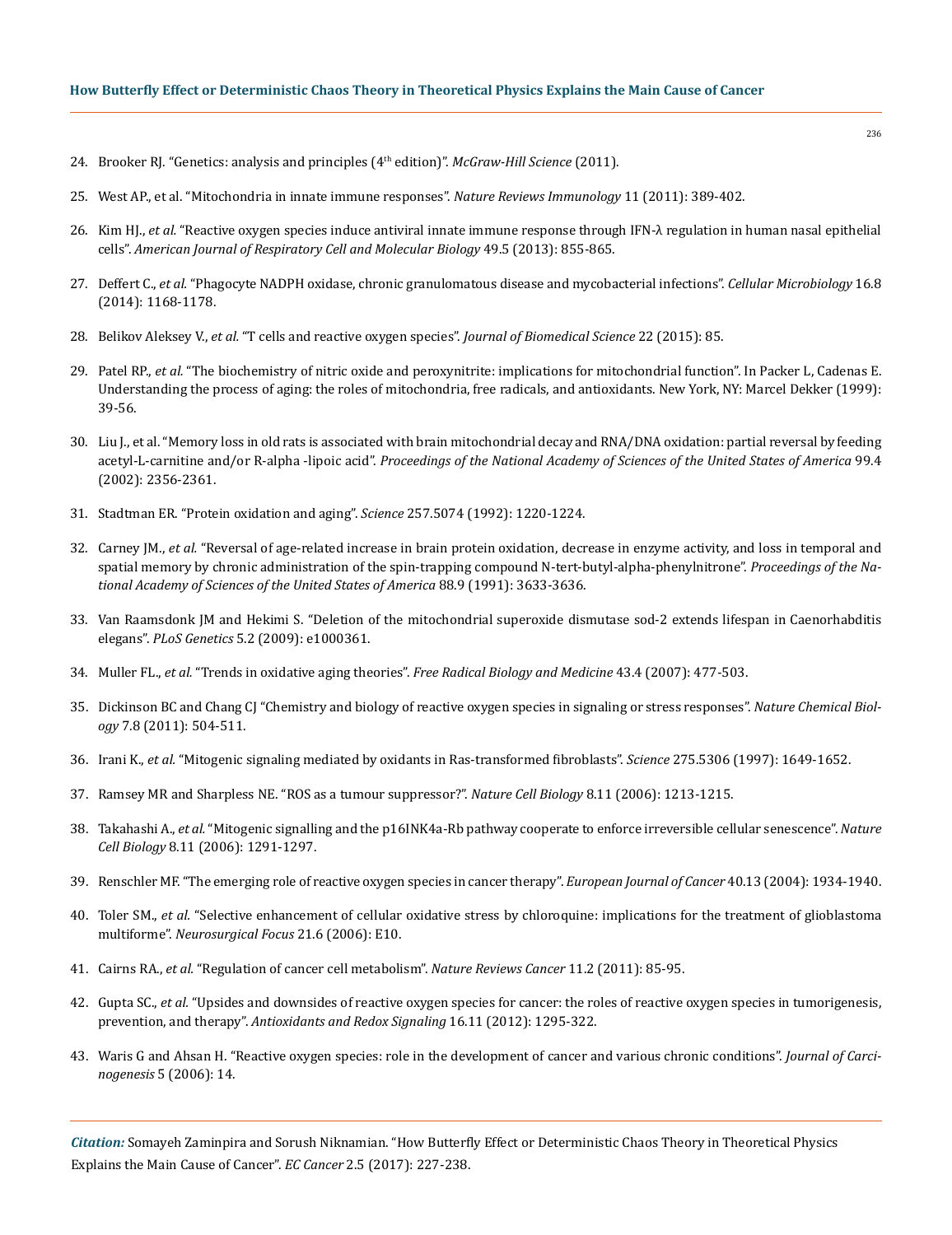## **How Butterfly Effect or Deterministic Chaos Theory in Theoretical Physics Explains the Main Cause of Cancer**

- 44. Jinesh GG., *et al.* ["Novel PKC-ζ to p47phox interaction is necessary for transformation from blebbishields".](https://www.nature.com/articles/srep23965) *Scientific Reports* 6 (2016): [23965.](https://www.nature.com/articles/srep23965)
- 45. [Jinesh GG and Kamat AM. "Blebbishield emergency program: an apoptotic route to cellular transformation".](https://www.ncbi.nlm.nih.gov/pmc/articles/PMC4832111/) *Cell Death and Differentiation* [23.5 \(2016\): 757-758.](https://www.ncbi.nlm.nih.gov/pmc/articles/PMC4832111/)
- 46. [Ames BN. "Dietary carcinogens and anticarcinogens. Oxygen radicals and degenerative diseases".](https://www.ncbi.nlm.nih.gov/pubmed/6351251) *Science* 221.4617 (1983): 1256- [1264.](https://www.ncbi.nlm.nih.gov/pubmed/6351251)
- 47. [Ozben T. "Oxidative stress and apoptosis: impact on cancer therapy".](https://www.ncbi.nlm.nih.gov/pubmed/17593552) *Journal of Pharmaceutical Sciences* 96.9 (2007): 2181-2196.
- 48. [Martindale JL and Holbrook NJ. "Cellular response to oxidative stress: signaling for suicide and survival".](https://www.ncbi.nlm.nih.gov/pubmed/12115731) *Journal of Cellular Physiology* [192.1 \(2002\): 1-15.](https://www.ncbi.nlm.nih.gov/pubmed/12115731)
- 49. Maiuri MC., *et al.* ["Self-eating and self-killing: crosstalk between autophagy and apoptosis".](https://www.ncbi.nlm.nih.gov/pubmed/17717517) *Nature Reviews Molecular Cell Biology* 8.9 [\(2007\): 741-752.](https://www.ncbi.nlm.nih.gov/pubmed/17717517)
- 50. Fulda S., *et al.* ["Targeting mitochondria for cancer therapy".](https://www.nature.com/articles/nrd3137) *Nature Reviews Drug Discovery* 9.6 (2010): 447-464.
- 51. [Hampton MB and Orrenius S. "Dual regulation of caspase activity by hydrogen peroxide: implications for apoptosis".](https://www.ncbi.nlm.nih.gov/pubmed/9323034) *FEBS Letters* [414.3 \(1997\): 552-556.](https://www.ncbi.nlm.nih.gov/pubmed/9323034)
- 52. [Gibson SB. "A matter of balance between life and death: targeting reactive oxygen species \(ROS\)-induced autophagy for cancer ther](https://www.ncbi.nlm.nih.gov/pubmed/20818163)apy". *Autophagy* [6.7 \(2010\): 835-837.](https://www.ncbi.nlm.nih.gov/pubmed/20818163)
- 53. Shrivastava A., *et al.* ["Cannabidiol induces programmed cell death in breast cancer cells by coordinating the cross-talk between apop](https://www.ncbi.nlm.nih.gov/pubmed/21566064)tosis and autophagy". *[Molecular Cancer Therapeutics](https://www.ncbi.nlm.nih.gov/pubmed/21566064)* 10.7 (2011): 1161-1172.
- 54. [Scherz-Shouval R and Elazar Z . "ROS, mitochondria and the regulation of autophagy".](https://www.ncbi.nlm.nih.gov/pubmed/17804237) *Trends in Cell Biology* 17.9 (2007): 422-427.
- 55. [Xie Z and Klionsky DJ "Autophagosome formation: core machinery and adaptations".](https://www.ncbi.nlm.nih.gov/pubmed/17909521) *Nature Cell Biology* 9.10 (2007): 1102-1109.
- 56. Tochhawng L., *et al.* ["Redox regulation of cancer cell migration and invasion".](https://www.ncbi.nlm.nih.gov/pubmed/22960576) *Mitochondrion* 13.3 (2013): 246-253.
- 57. Kong Q., *et al.* ["A threshold concept for cancer therapy".](https://www.ncbi.nlm.nih.gov/pubmed/11021322) *Medical Hypotheses* 55.1 (2000): 29-35.
- 58. [Schumacker PT. "Reactive oxygen species in cancer cells: live by the sword, die by the sword".](https://www.ncbi.nlm.nih.gov/pubmed/16959608) *Cancer Cell* 10.3 (2006): 175-176.
- 59. Trachootham D., *et al.* ["Targeting cancer cells by ROS-mediated mechanisms: a radical therapeutic approach?".](https://www.nature.com/articles/nrd2803) *Nature Reviews Drug Discovery* [8.7 \(2009\): 579-591.](https://www.nature.com/articles/nrd2803)
- 60. [Watson JD. "Type 2 diabetes as a redox disease".](https://www.ncbi.nlm.nih.gov/pubmed/24581668) *Lancet* 383.9919 (2014): 841-843.
- 61. [Molenaar RJ and van Noorden CJ "Type 2 diabetes and cancer as redox diseases?".](http://www.thelancet.com/journals/lancet/article/PIIS0140-6736(14)61485-9/abstract) *Lancet* 384.9946 (2014): 853.
- 62. Irwin ML., *et al.* ["Influence of pre- and postdiagnosis physical activity on mortality in breast cancer survivors: the health, eating, activ](https://www.ncbi.nlm.nih.gov/pubmed/18711185)ity, and lifestyle study". *[Journal of Clinical Oncology](https://www.ncbi.nlm.nih.gov/pubmed/18711185)* 26.24 (2008): 3958-3964.
- 63. HannaGalganska., *et al.* ["Communication between mitochondria and nucleus: Putative role for VDAC in reduction/oxidation mecha](http://www.sciencedirect.com/science/article/pii/S0005272810000502?via%3Dihub)nism". *[Biochimica et Biophysica Acta \(BBA\) – Bioenergetics](http://www.sciencedirect.com/science/article/pii/S0005272810000502?via%3Dihub)* 1797.6-7 (2010): 1276-1280.
- 64. [Bruce Alberts., et al. "The Evolution of Electron-Transport Chains, Molecular Biology of the Cell. 4](https://www.ncbi.nlm.nih.gov/books/NBK26849/)<sup>th</sup> edition". Copyright © 1983, 1989, [1994, Bruce Alberts, Dennis Bray, Julian Lewis, Martin Raff, Keith Roberts, and James D. Watson. Bookshelf ID: NBK26849 \(2002\).](https://www.ncbi.nlm.nih.gov/books/NBK26849/)

*Citation:* Somayeh Zaminpira and Sorush Niknamian. "How Butterfly Effect or Deterministic Chaos Theory in Theoretical Physics Explains the Main Cause of Cancer". *EC Cancer* 2.5 (2017): 227-238.